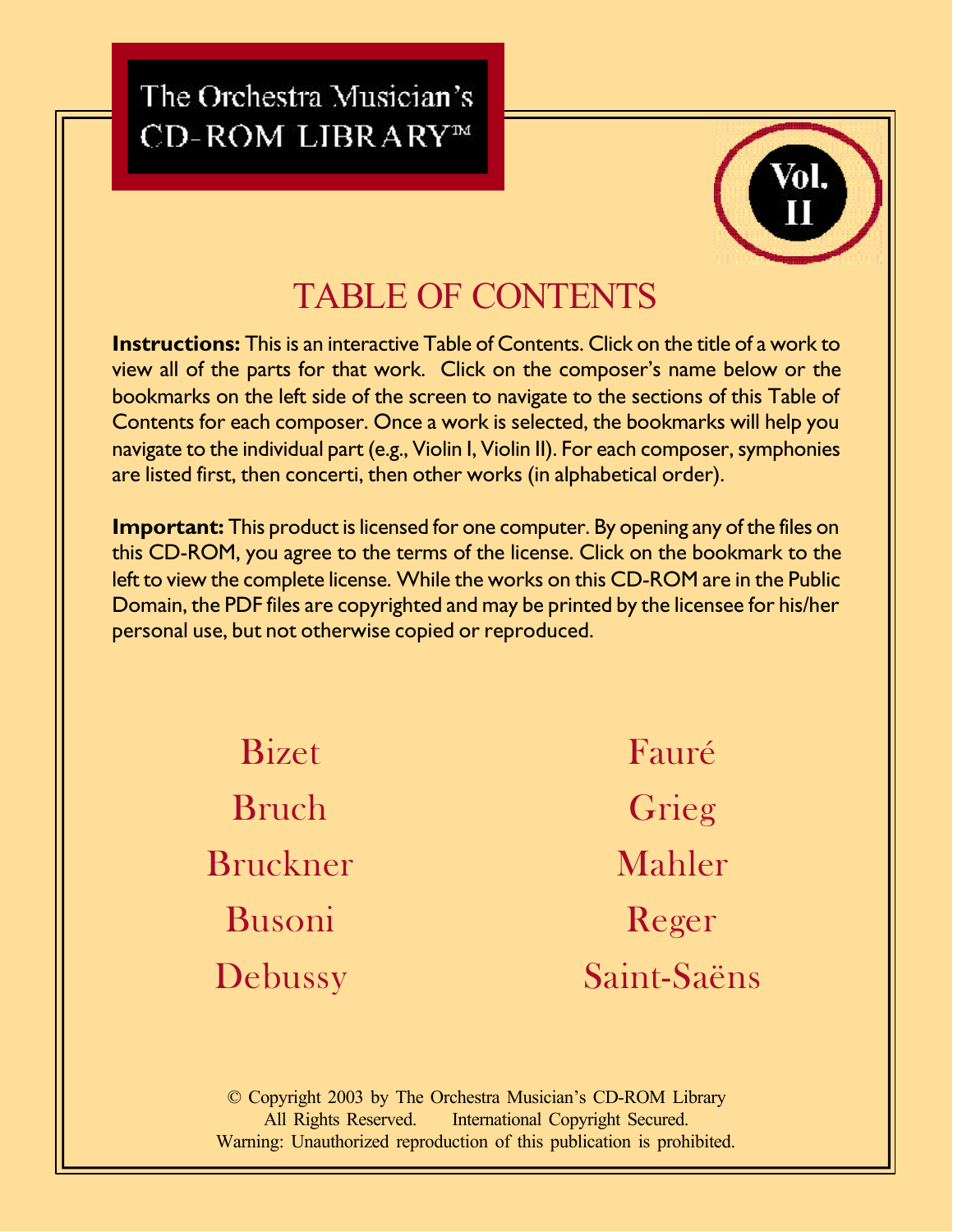<span id="page-1-0"></span>Georges Bizet Symphony No. 1 in C Major Carmen Suite No. 1 Carmen Suite No. 2 L'Arlesienne Suite No. 1 L'Arlesienne Suite No. 2 Max Bruch Violin Concerto No. 1, Op. 26 Kol Nidrei (Cello and Orchestra), Op. 47 Scottish Fantasy (Violin and Orchestra), Op. 46 Anton Bruckner Symphony No. 1 in C Minor Symphony No. 2 in C Minor Symphony No. 3 in D Minor Symphony No.  $4$  in  $E^{\flat}$  Major "Romantic" Symphony No. 5 in  $B^{\flat}$  Major Symphony No. 6 in A Major Symphony No. 7 in E Major Symphony No. 8 in C Minor Symphony No. 9 in D Minor Te Deum

#### Ferruccio Busoni

Turandot Suite, Op. 41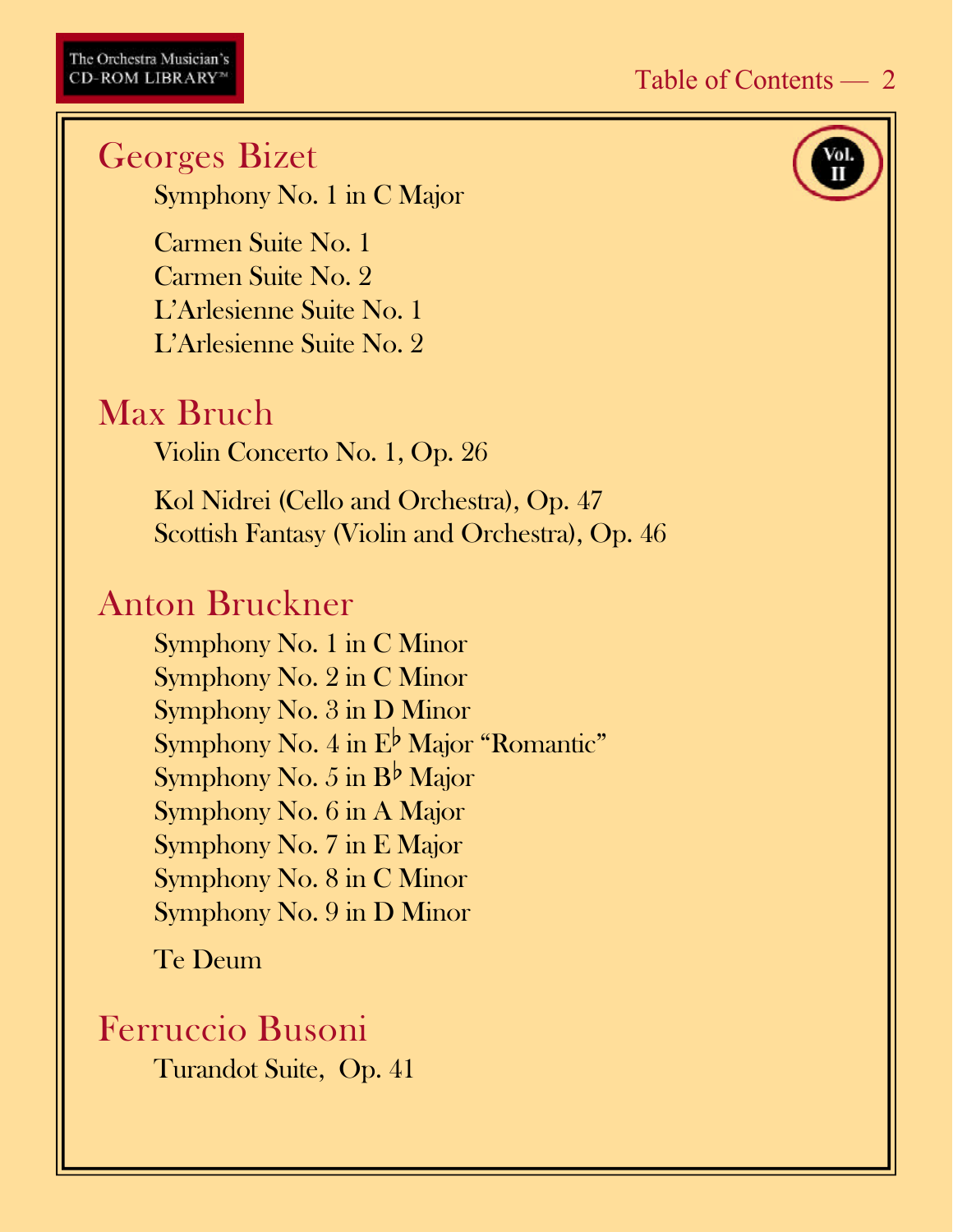#### <span id="page-2-0"></span>Claude Debussy

Images No. 1: Gigues Images No. 2: Ibéria Images No. 3: Rondes de Printemps Jeux La Mer **Nocturnes** Petite Suite Prelude to the Afternoon of a Faun **Printemps** Rhapsody for Clarinet Sacred and Profane Dances

# Gabriel Fauré

Pavane, Op. 50 Pelleas and Melisande, Op. 80 Requiem, Op. 48

## Edvard Grieg

Piano Concerto in A Minor, Op. 16

Holberg Suite, Op. 40 Peer Gynt Suite No. 1, Op. 46 Peer Gynt Suite No. 2, Op. 55 Symphonic Dances, Op. 64

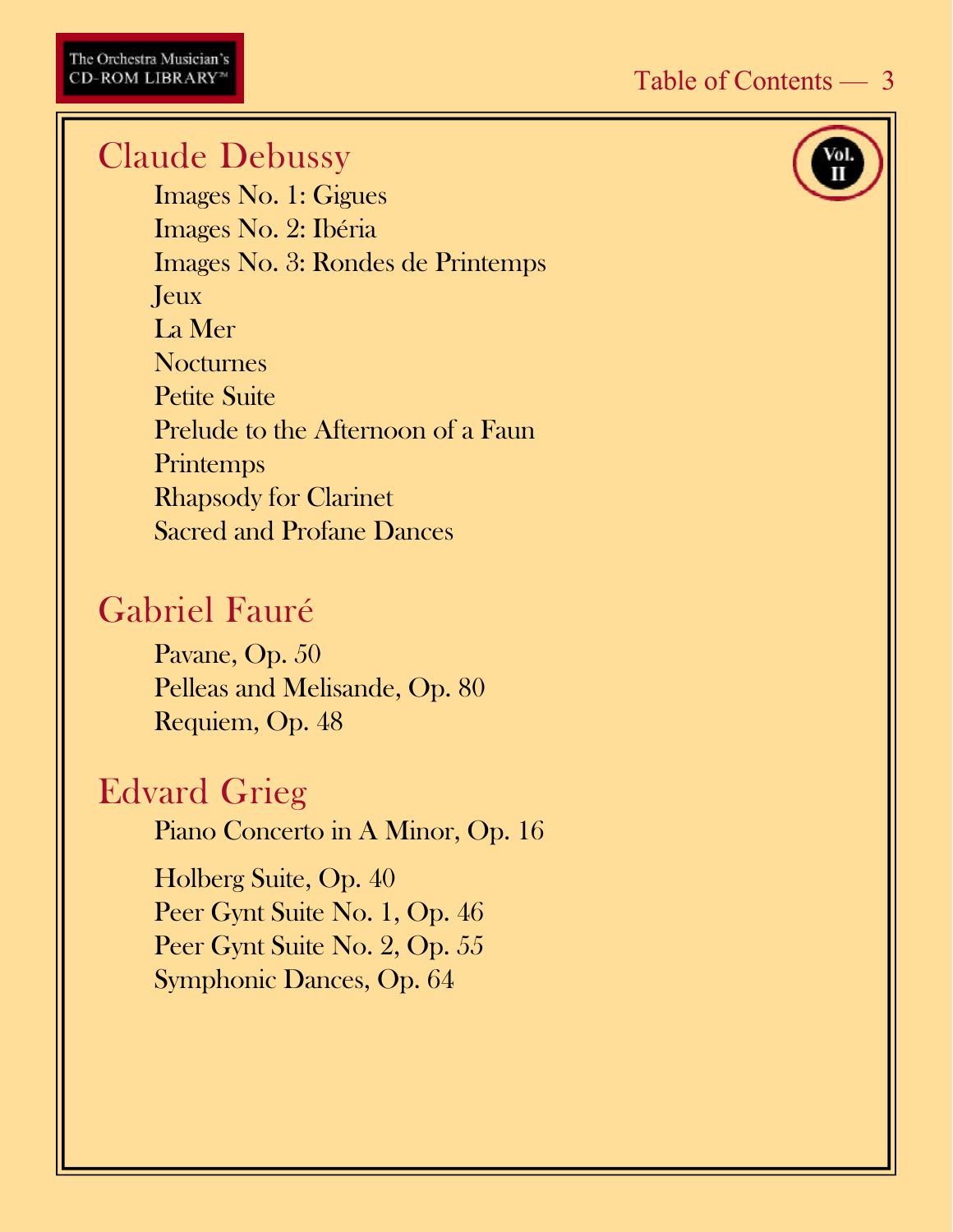## <span id="page-3-0"></span>Gustav Mahler

Symphony No. 1 in D Major Symphony No. 2 in C Minor Symphony No. 3 in D Minor Symphony No. 4 in G Major Symphony No. 5 in C# Minor Symphony No. 6 in A Minor Symphony No. 7 in E Minor Symphony No. 8 in  $E^{\flat}$  Major Symphony No. 9 in D Major

Kindertotenlieder Das klagende Lied Des Knaben Wunderhorn Das Lied von der Erde Lieder eines fahrenden Gesellen Lieder

1. Revelge

2. Der Tamboursg'sell

3. Blicke mir nicht in die Lieder

4. Ich atmet' einen Linden Duft

5. Ich bin der Welt abhanden

6. Um Mitternacht

## Max Reger

Variations and Fugue on a Theme by Mozart, Op. 132